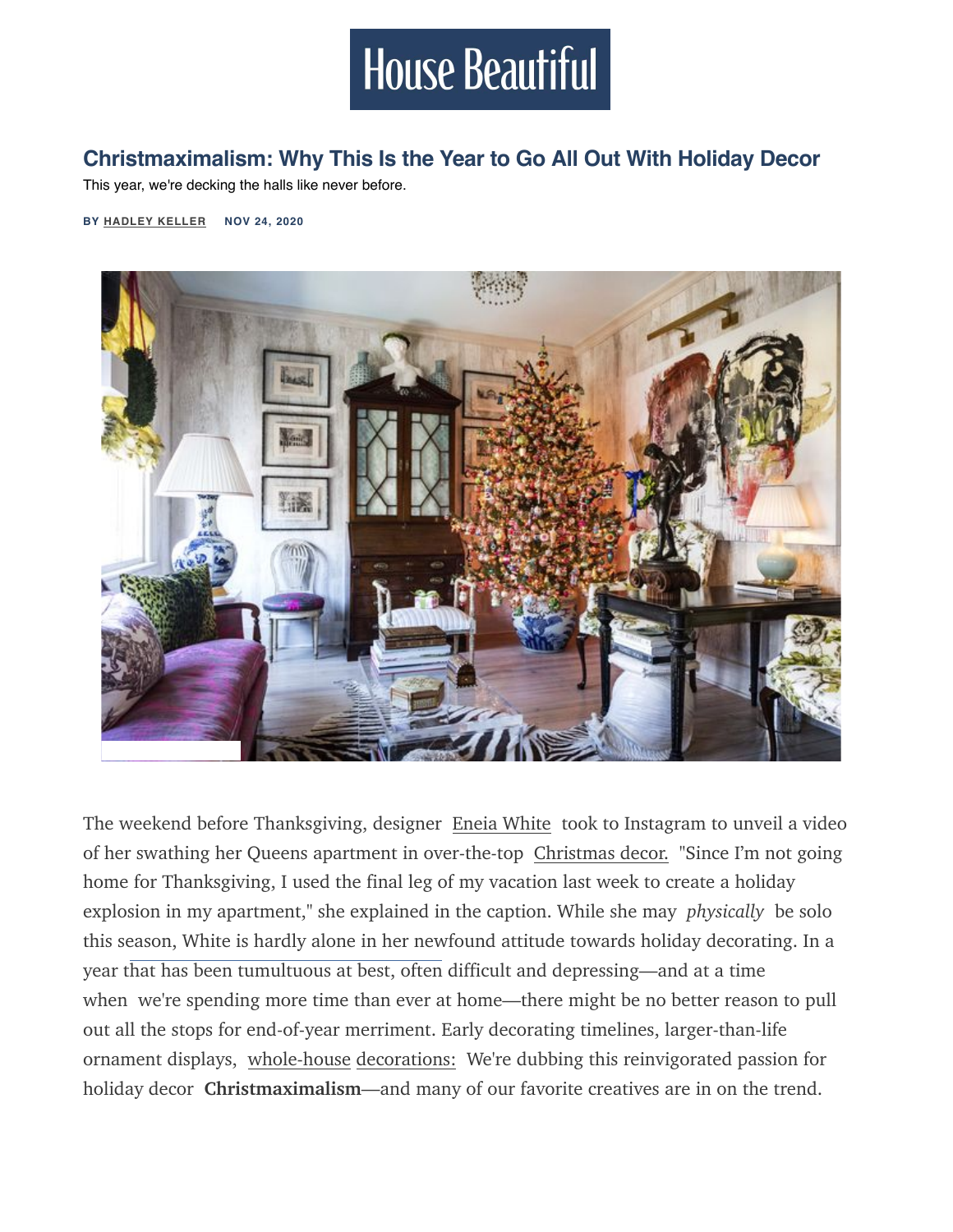"Let's face it—it's been a rough year for everyone," says Indiana-based designer Amanda Lantz. **"There is a certain joy that comes along with putting up Christmas decorations.** It signifies happy times, togetherness, family, friends, love, kindness, celebration. And we all need more of that in 2020."

That's why Lantz decided to expedite the holiday decor at her shop, Lantz Collective. "We decided that our customers—and us—could use a lift," she says.



Designer Josh Young, whose Washington, D.C. townhouse has gone viral on Instagram for its early Christmas decor, agrees: "It's been quite the year for everyone—some much harder than for others," he tells *House Beautiful*. "But given the current circumstances, I still believe it's important to try and find the silver lining and celebrate this special, meaningful time of year. I've always found decorating my home for the holidays is a magical and welcomed distraction from our day-to-day lives."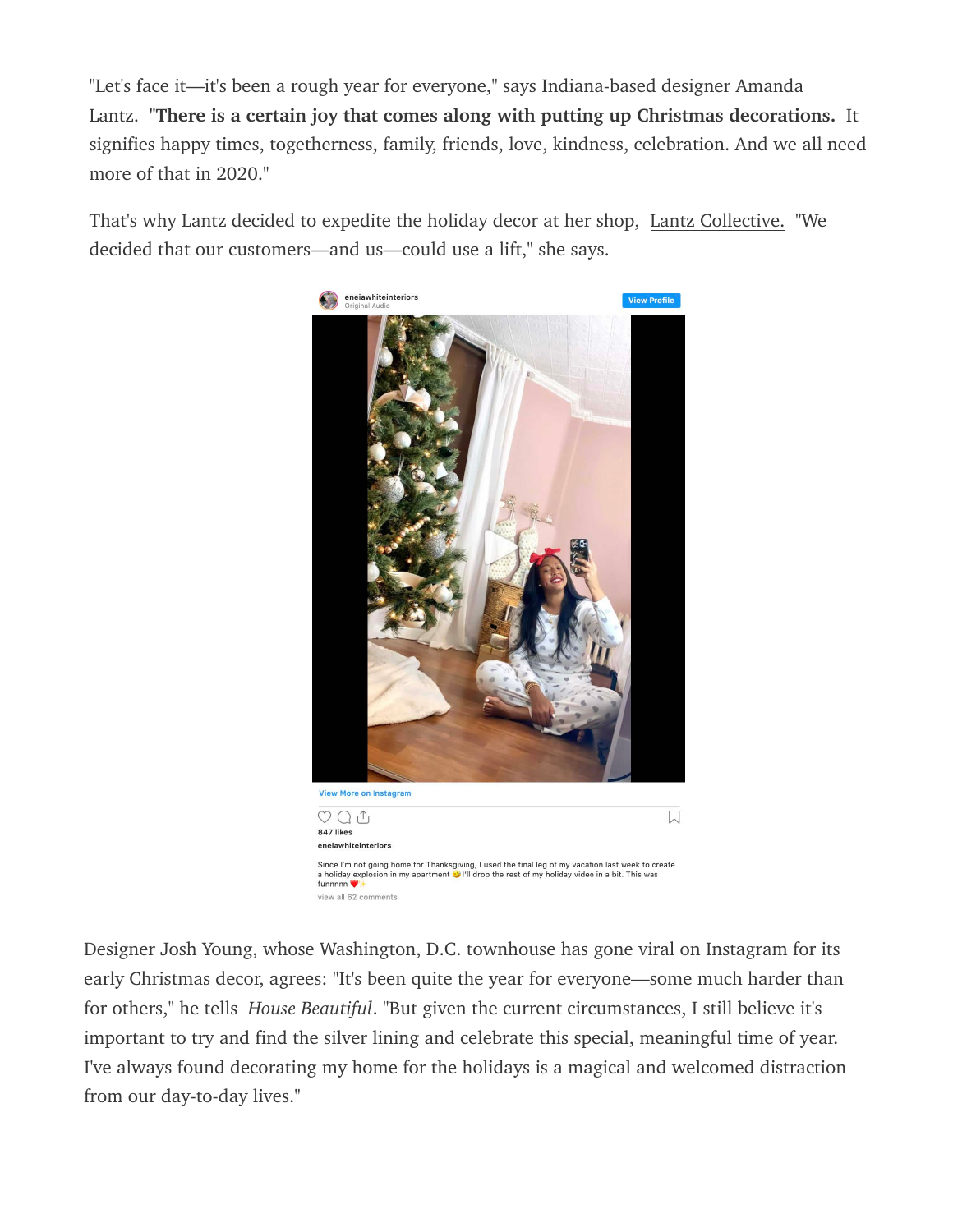As White puts it, "I live alone, so creating a festive and comfortable environment will help keep my FOMO at bay." Though she usually recycles decor from year to year, "I actually invested in new ornaments and decor this year," says the designer.

"2020 hasn't given us many reasons to celebrate, which means that making the most of the holiday season is more important than ever this year," says Houston designer Marie Flanigan. "I've already seen homes in my neighborhood with Christmas lights, and I'm not one bit mad about it!"



**Philip Thomas's Christmas decor is a blend of natural, glam, and heirlooms that extends to every room of his house (hallways included).** AYDIN ARJOMAND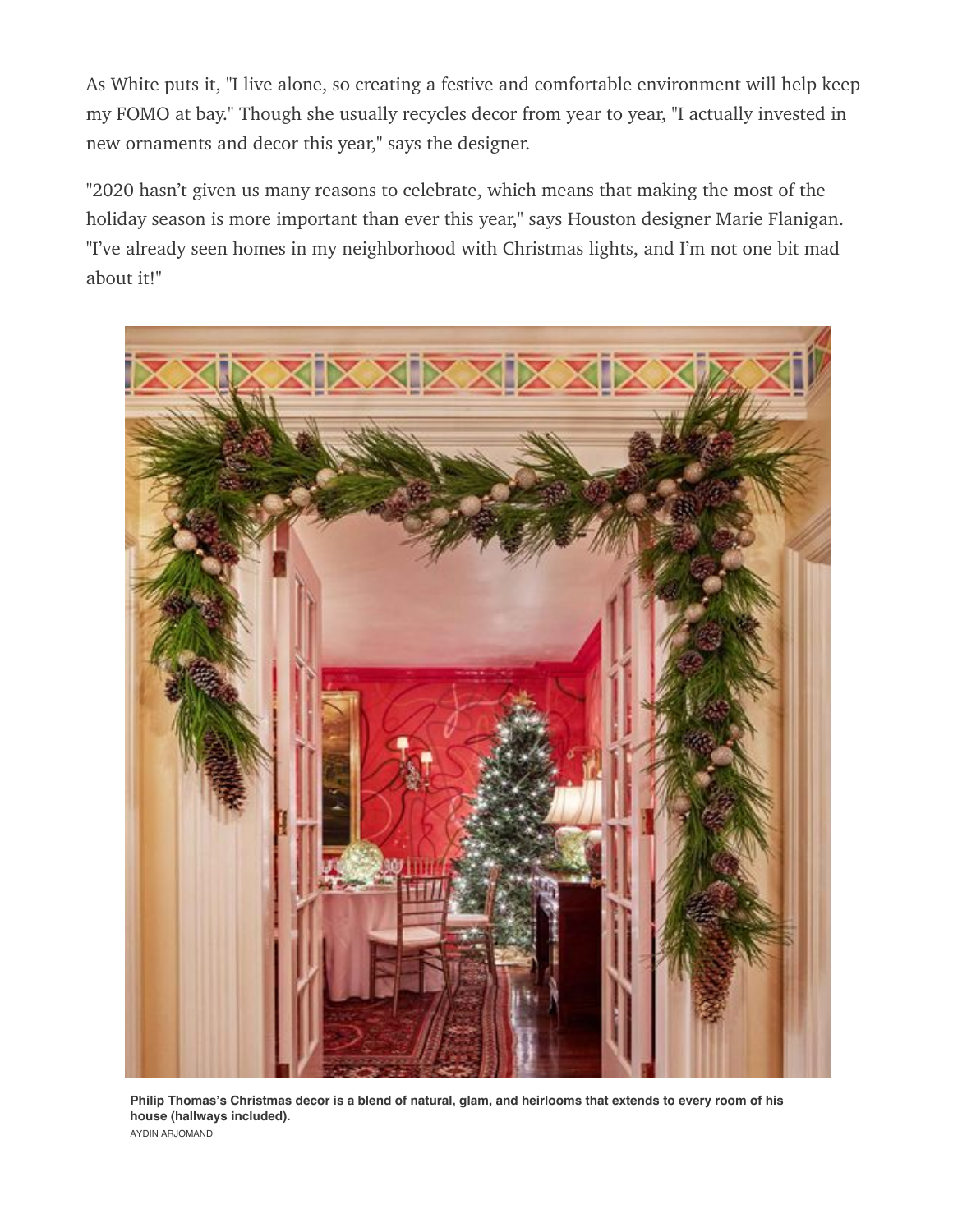New York-based Libby Langdon wholeheartedly agrees: **"Some people think decorating is mostly for little kids, but we see it as a way to bring out the kid in our adult selves,"** says the designer, who typically spends a full ten days outfitting her home for the holiday right after Thanksgiving.

And while all-out decor may be a regular tradition for Langdon, it seems the complexities of this year are turning even the tree-averse into embracers of holiday home decor—often in the absence of other traditions that will be suspended in 2020. "As we approach the most wonderful time of the year I am sad knowing so many traditions won't happen," says Chicago designer Jenny Brown. **"Yet the one thing that cannot be cancelled is how we celebrate at home.**



 $\circlearrowright\circlearrowleft\circlearrowright$ 7,397 likes jyoungdesignhouse 

 $\boxtimes$ 

#holidays #joshyoungdesignhouse #christmas #christmasdecor #home #townhome #townhouse #brownstone #holidaydecor #christmasgreenery #williamssonoma #exteriordesign #architecture #artisthome #design #designer #interiors #interiordesign #festive #designlovers #decor #dc #washingtondc #capitolhill

view all 222 comments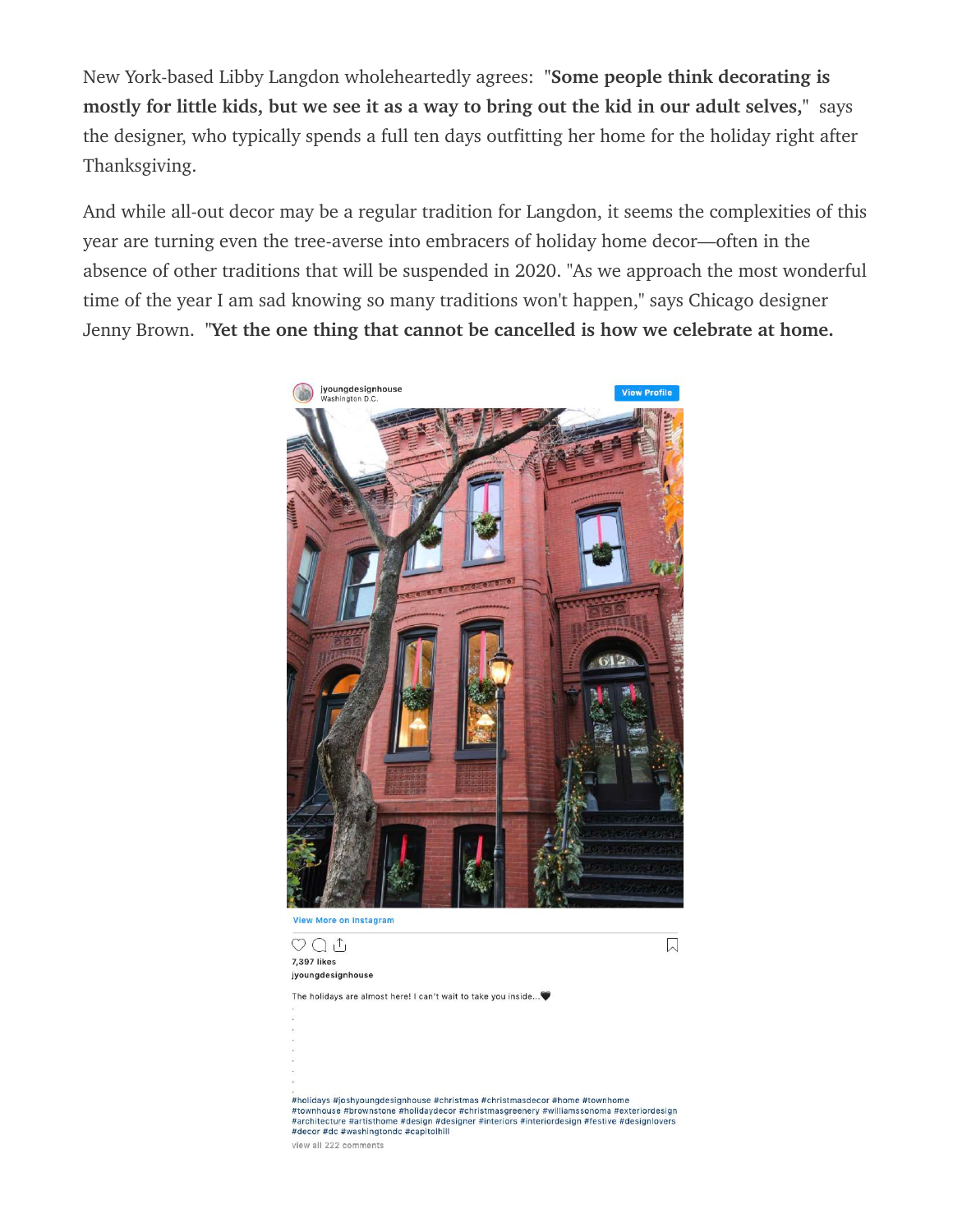Indeed, it's no secret that one *good* thing to come out of a year spent largely at home is a renewed interest in our personal spaces. 2020 has spurred unprecedented spikes in sales of home furnishings, searches for decorating advice, and other indications of newfound interest in perfecting our nests—so it should come as little surprise that this enthusiasm will extend into the holidays. Like decorating the rest of this year, decorating for the holidays is a way to make the home a happier place to be. So why *not* go as big as possible?

"We've found more meaning this year in decking our home for the holiday, since our home has been such a source of comfort for us this year," say[s Victoria Ford o](https://www.housebeautiful.com/entertaining/holidays-celebrations/a34331791/how-to-decorate-a-christmas-tree/)f the blog Prepford Wife. "Decorating even early has provided us with a sense of normalcy and routine and brought a little joy during a time when we are definitely needing it the most. **And it doesn't hurt that thanks to the number of hours that we are spending at home by not traveling, we actually get to** *see* **our decorations this year."**

Going all out doesn't just mean visually, either: "Don't forget the importance of fragrance to set the holiday mood," says Atlanta designer Beth Webb. "Think freshly cut evergreen branches and burning wood."

"The holidays should be a delight to all of the senses," agrees Brown. "Our house will have carols playing, lights twinkling and maybe even cranberry bread baking in the oven."

While we love a good pun, it should be noted that the spirit of "Christmaximalism" isn't restricted to one religion or holiday, per se: **"This year is all about filling our homes with festive decor and our hearts with fond memories and comfort,"** says designer Susan Jamieson, founder of Richmond-based Bridget Beari Designs.

"Bringing out beloved and passed down decorations reminds us to appreciate the small things in life and evokes fond memories."

For Brooklyn designer Natalie Kraiem, that means ensuring decorations for her Hanukkah table are especially personal: "I always fill the table with traditional dishes such as latkes, mini donuts and desserts to commemorate the miracle of Hanukkah," she explains. And while her palette is usually a traditional mix of blues, whites, and metallics, Kraiem says, "I always like to place something special on each plate, such as a personalized small gift and note."

Besides the celebratory element, decorating for the holidays allows us to tap into the DIY muscle many have been flexing more than ever this year. "People are craving ways to make their house feel more like a home, without calling a contractor or placing orders for things that will be backordered until the end of time," explains Lantz.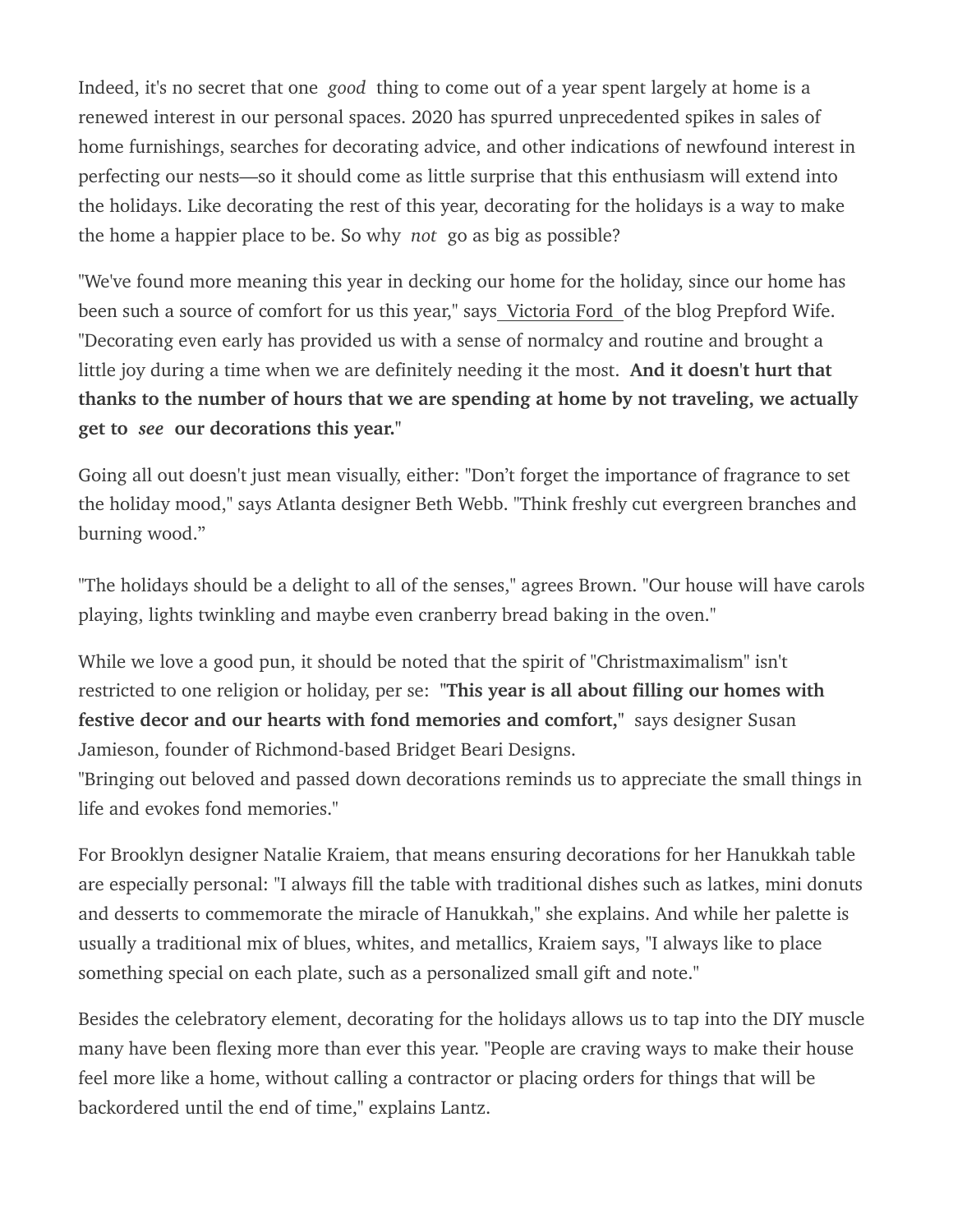In her shop, Lantz filled baskets with ornaments and arranged foraged branches on mantels, while at her home, Brown strung the kind of popcorn garlands she made as a child and created centerpieces with oranges and cloves. In Washington, D.C., designer Josh Hildreth mixed wreaths, garlands, and tartan bows on his cherry red front door, and in Sag Harbor, New York, Langdon admits "I will still set the table for every lunch and dinner even when it's just me and Keith!" (We've been on the set-every-meal-like-a-special-occasion wagon for months now).



**The door of Josh Hildreth's 1891 farmhouse (which he renovated with Hugh Newell Jacobsen) looks picture-perfect for Christmas.** GORDON BEALL

For homebound kids growing sick of virtual school, this can also be a reason to get excited for the holidays sooner. "I like to decorate the table with my children as a fun bonding activity," explains Kraiem of her Hanukkah tradition.